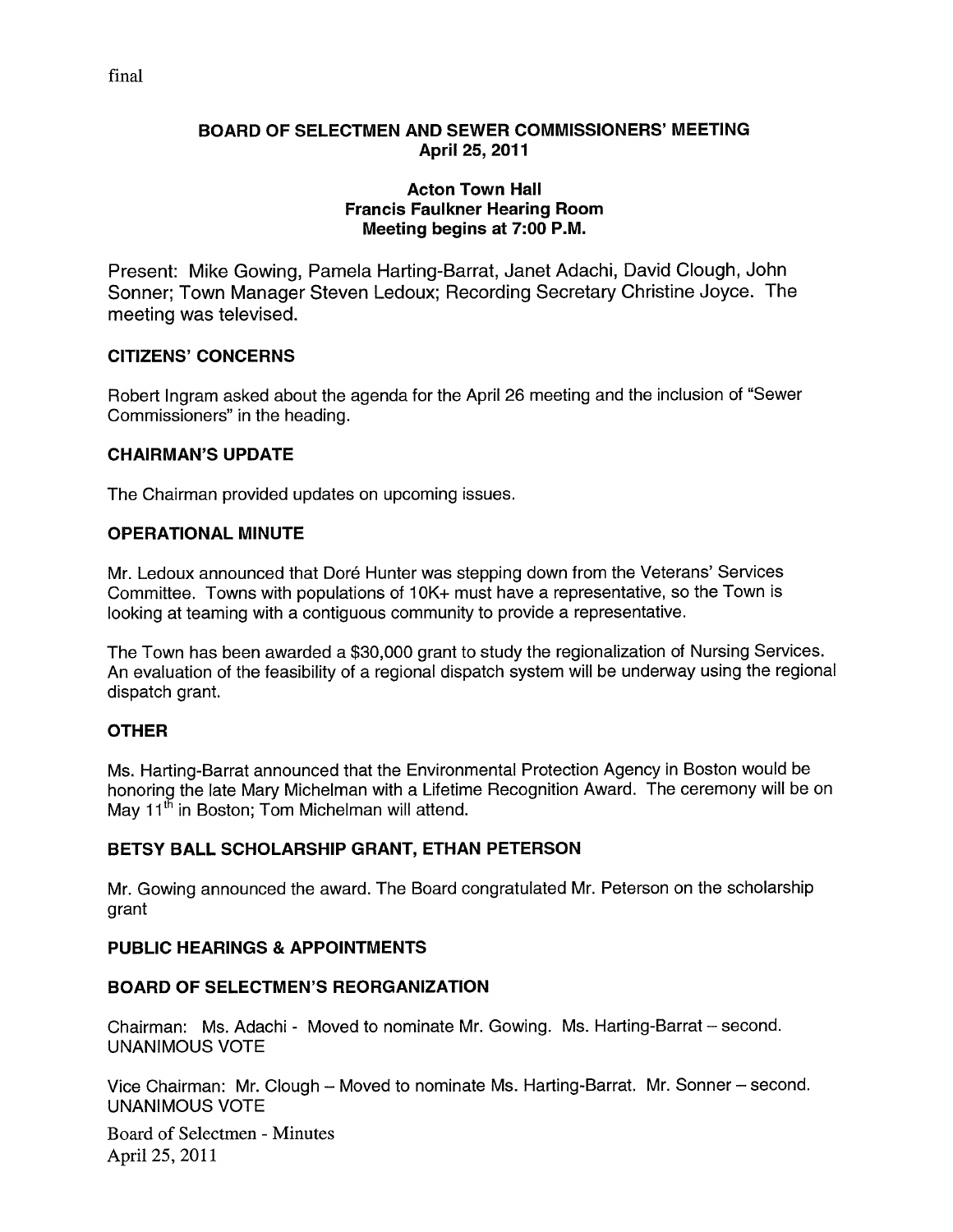Clerk: Ms. Harting-Barrat — Moved to nominate Ms. Adachi. Mr. Sonner — second. UNANIMOUS VOTE

## SPECIAL PERMIT #2/10/11-432, DANCE STUDIO, 930 MAIN STREET

Jennifer Faulkner, owner of Dance Studio, currently on Great Road, outlined her plans to relocate to a new location on Main Street. The business is growing and requires more space.

Mr. Gowing asked about the amount of parking as well as disabled-accessibility. Ms. Faulkner said that there was parking for 50-60 vehicles. The Building Commissioner and she had contacted the state Architectural Access Board for a determination and the Board had held that she did not need to install an elevator.

Ms. Adachi asked what the maximum number of people in the building would be, and whether there would be showers in use, as shown on the plan in the application. Ms. Faulkner said that she will be converting the existing shower stalls to bathrooms.

Mr. Clough asked about traffic and potential congestion.

Mr. Gowing - Moved to approve the site plan. Ms. Adachi — second UNANIMOUS VOTE.

# ACTIVE ACTON PRESENTATION, SHERYL BALL, HEALTH DEPARTMENT

Sheryl Ball gave an overview of what the group HOPE Acton has been doing for the last 18 months and presented the Board with the final report. The main goal is working toward improving the health of Acton as a whole.

Ms. Harting-Barrat asked about the possibility of a multi-generational center, noting that senior citizens do not want a multi-generalization center.

## SELECTMEN'S BUSINESS

### ACTON COMMUNITY HOUSING CORPORATION - FORT POND BROOK UNITS, REQUEST FOR SPENDING

Nancy Tavernier spoke about the request and how the money will be used.

Ms. Harting-Barrat - Moved to approve the spending of funds for the Fort Pond Brook Unit. Ms. Adachi — second. UNANIMOUS VOTE

## ACTON COMMUNITY HOUSING CORPORATION -OLD HIGH SCHOOL COMMONS DEVELOPMENT, REQUEST FOR SPENDING

Ms. Adachi outlined the history, noted the longstanding support for this project and explained the recent issue relating to some required documentation and potentially affecting \$300K in state affordable housing funding. Negotiations are ongoing with the state Department of Housing and Community Development and the stakeholders seem to have reached an agreement that would meet the interest of the state in continuing affordable housing for as long

Board of Selectmen -Minutes April 25, 2011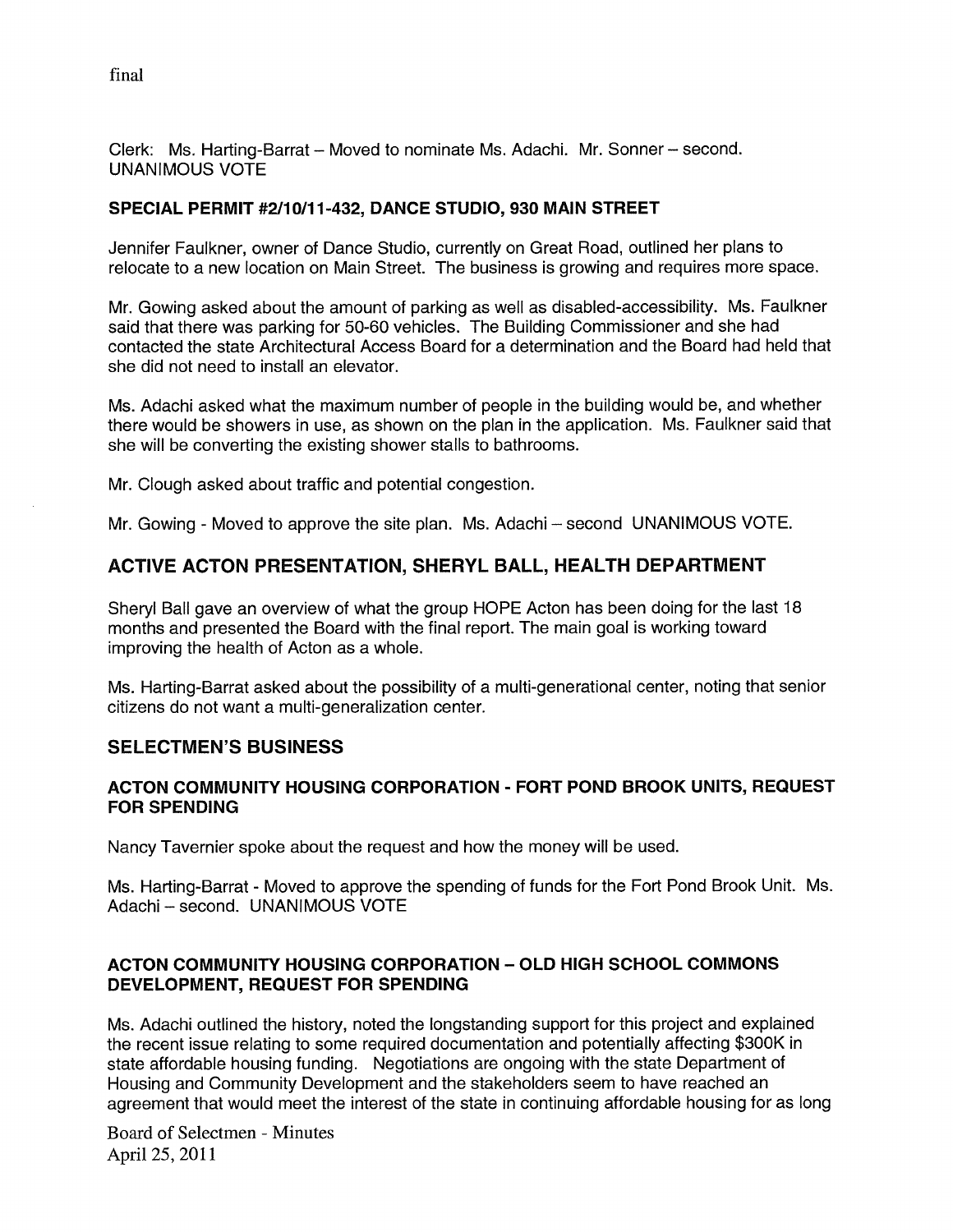as possible, and the interest of the Town in retaining control over the property after the 50-year lease ends. In the meantime, the ACHC has approved the use of up to \$300K as a last resort to protect the project and provide the necessary funding to move the project forward.

Mr. Ledoux said the main issue is DCHD and is statutory. By law, the State retains a purchase option and right of first refusal. Compromise language has been worked out with the state retaining the right to purchase after the 50-year lease ends, subject to certain conditions. The \$300K in ACHC funds may not be necessary, but the Town asks that the Board authorize the use of the funds with the condition that the use be last-resort.

Ms. Adachi — Moved to approve the spending Request, Old High School Commons Development. Ms. Harting-Barrat — second UNANIMOUS VOTE

## BOARD OF SELECTMEN - COMMITTEE LIAISON ASSIGNMENTS

Mr. Gowing discussed the need to fill some assignments not chosen by Board Members and to decide who will be liaison where more than one Selectman expressed an interest in being liaison.

Ms. Harting-Barrat will give up GAB, Sidewalk Committee, and 2020 Committee and will take Assessors and will serve on ALG as Vice-Chairman.

Ms. Adachi will let Mr. Gowing take MAPC, is prepared to relinquish the GAB liaison post to Mr. Sonner and will take COD.

Mr. Clough asked about the ARC OF INNOVATION- 1495, EDO and Finance Committee as well as the Historical Commission.

Mr. Sonner will take Cemetery, Cost Savings Committee and Acton 2020, as well as GAB.

Mr. Clough also will take the Design Review Board.

# SELECTMEN'S REPORTS

Mr. Gowing announced the Volunteer Fair tomorrow 7:30 p.m. in Room 204 and urged people to consider volunteering.

# CONSENT AGENDA

Mr. Gowing - hold Items 13 and 14 regarding Acton 2020.

Mr. Gowing — Moved to accept the Consent Agenda with #13 and 14 held. Ms. Harting-Barrat second. UNANIMOUS VOTE

Mr. Gowing stated that after further discussion with the chair of Acton 2020, Margaret Woolley Busse, about workload, he would like to make the following motion regarding changes to the membership in the Acton 2020:

Board of Selectmen -Minutes April 25, 2011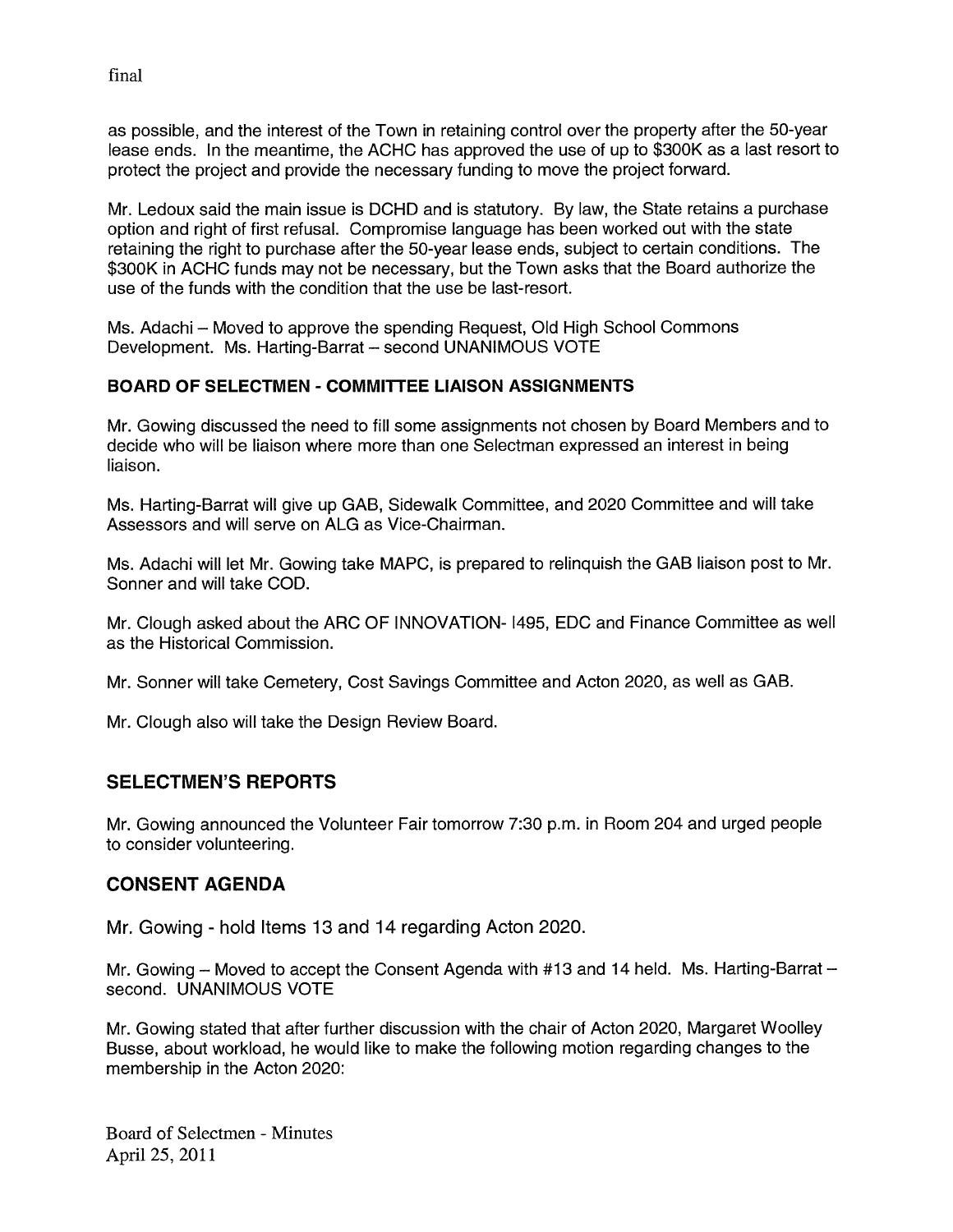Mr. Gowing - Moves that, as a friendly amendment, we increase the number of members on the Acton 2020 committee to eight, with the new makeup being six full-time members and two associate members and raising Mr. Marathias from associate to full member status. Ms. Adachi second - UNANIMOUS VOTE

Mr. Gowing noted that in consideration of the vote on the previous item, he recommended that Charles Mercier be appointed to the newly created full-time member position and that Sandeep Verma and Paulina Knibbe be assigned to the two associate slots - Ms. Adachi - second — UNANIMOUS VOTE

Ms. Adachi - Moved to approve items 13 and 14. Ms. Harting-Barrat - second. UNANIMOUS VOTE

Ms. Harting-Barrat - Moved to go Adjourn. Ms. Adachi - second. took Roll Call, All Ayes

Christine Joyce, Recording Secretary Janet K. Adachi, Clerk

 $\frac{6 \text{J} \text{m}}{2011}$ 

Board of Selectmen - Minutes April 25, 2011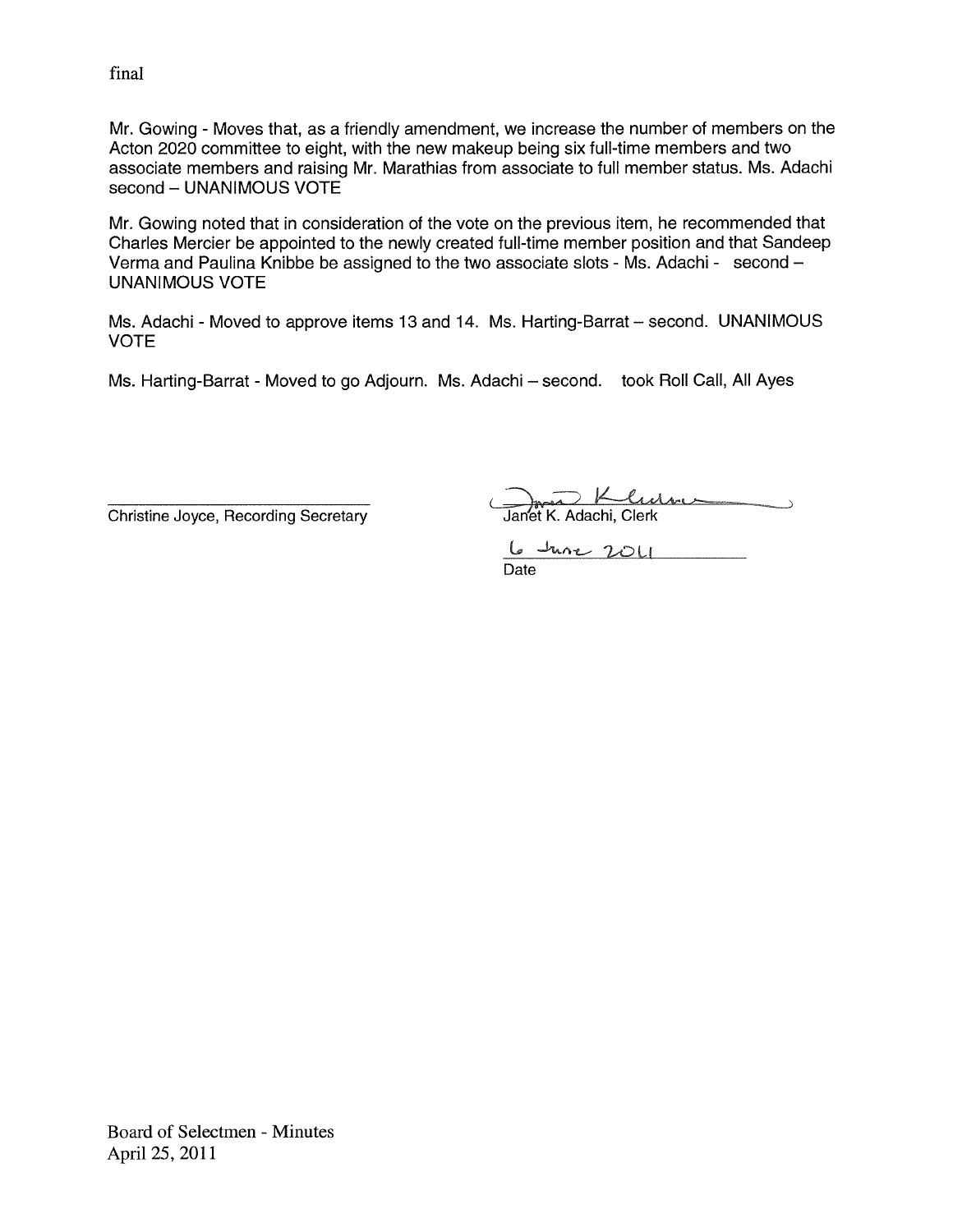# BOARD OF SELECTMEN & SEWER COMMISSIONERS' MEETING AGENDA

# Francis Faulkner Hearing Room April 25, 2071 7:00 PM

I. CITIZENS' CONCERNS

# **II. PUBLIC HEARINGS AND APPOINTMENTS**

- 1. 7:05 CHAIRMAN'S UPDATE The Chair will briefly update the Board
- 2. 7:10 OPERATIONAL MINUTE The Town Manager will provide a brief report
- 3. 7:15 PRESENTATION OF THE BETSY BALL SCHOLARSHIP GRANT, ETHAN PETERSON Enclosed please find Confidential materials in the subject regard

# 4. 7:20 BOARD RE-ORGANIZATION

5. 7:25 SPECIAL USE PERMIT, 2/10/11-432, DANCE STUDIO, 930 MAIN STREET

Enclosed please find materials in the subject regard

6. 7:40 ACTIVE ACTON PRESENTATION, SHERYL BALL, HEALTH DEPARTMENT

Enclosed please find materials in the subject regard

# III. SELECTMEN'S BUSINESS

- 7. BOARD OF SELECTMEN'S DISCUSSION RE: BOARD/COMMITTEE LIAISONS' Enclosed please find materials in the subject regard
- 8. ACTON COMMUNITY HOUSING CORPORATION, (ACHC) FUND REQUEST FOR SPENDING, FORT POND BROOK CONDOMINIUM UNIT Enclosed please find materials in the subject regard
- 9. ACTON COMMUNITY HOUSING CORPORATION, (ACHC) FUND REQUEST FOR SPENDING, OLD HIGH SCHOOL COMMONS (TOWNE SCHOOL) DEVELOPMENT

Enclosed please find materials in the subject regard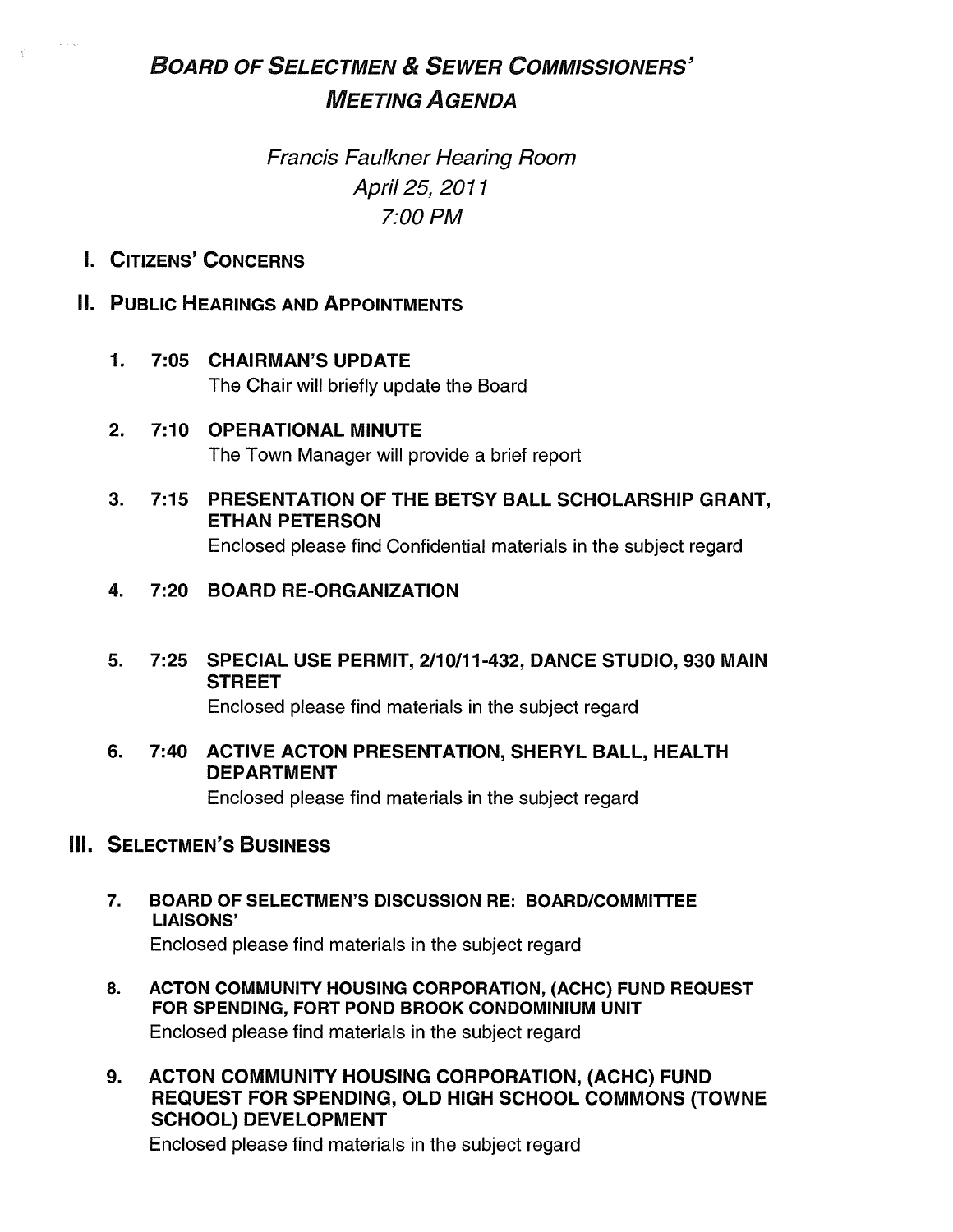## 10. SELECTMEN'S REPORTS

# V. CONSENT AGENDA

11. ACCEPT MINUTES, BOARD OF SELECTMEN'S REGULAR MINUTES OF: 2/28, 3/7,3/21,3/28,4/4,4/5 AND EXECUTIVE SESSION MINUTES OF 1/24

Enclosed please find materials in the subject regard

12. SPRIG'S RESTAURANT - REQUEST TO GO FROM A SIX DAY ALL ALCOHOL AS A COMMON VICTUALLER LIQUOR LICENSE TO A SEVEN DAY LICENSE AT #5 STRAWBERRY HILL ROAD

Enclosed please find materials in the subject regard (note: ABCC approval is not needed, this is a Board vote, with Boards action reported to ABCC).

13. 2020 COMMITTEE REQUEST FOR CHANGES IN MEMBERSHIP POSITIONS AND ELEVATION OF MR. MARATHIAS FROM ASSOCIATE MEMBER TO FULL MEMBER UNDER THE REQUESTED CHANGES IN MEMBERSHIP

Enclosed please find materials in the subject regard

- 14. COMMITTEE APPOINTMENTS, ACTON 2020 Enclosed please find materials in the subject regard, for Board consideration
- 15. ONE DAY LIQUOR LICENSE, INFORMAL PICNIC AT NARA PARK Enclosed please find materials in the subject regard
- 16. ACTON CLEAN UP DAY, APRIL 30TH, REQUEST FOR USE OF THREE TOWN TRUCKS AND 3 PICNIC TABLES

Enclosed please find materials in the subject regard

17. DISPOSAL OF OBSOLETE MATERIALS, ACTON MEMORIAL LIBRARY, ASSORTMENT OF COMPUTER EQUIPMENT

Enclosed please find materials in the subject regard

18. TWO REQUESTS FOR DISPOSAL OF OBSOLETE MATERIALS, ACTON MEMORIAL LIBRARY, BOOKS

Enclosed please find materials in the subject regard

19. ACCEPT GIFT, RECREATION DEPARTMENT Enclosed please find a gift in the amount of \$500.00 from Harvard Pilgrim Health Care, to be used to support Independence Day Celebration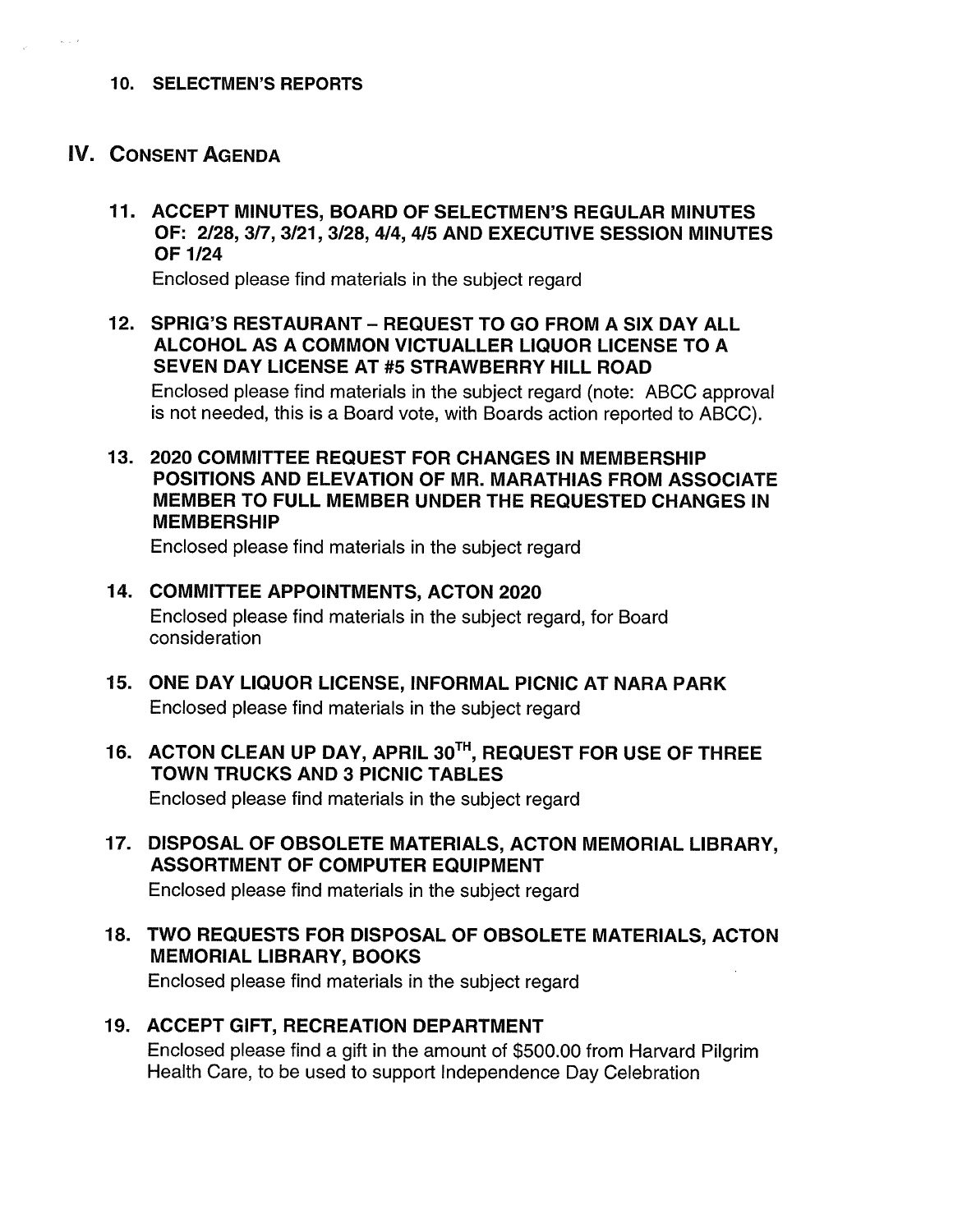# 20. ACCEPT GIFT, RECREATION DEPARTMENT

Enclosed please find a gift in the amount of \$100.00 from Joseph G. Perry Plumbing to be used to fund expenses for various events

# EXECUTIVE SESSION

# ADDITIONAL INFORMATION

Enclosed please find additional correspondence that is strictly informational and requires no Board action.

# FUTURE AGENDAS

To facilitate scheduling for interested parties, the following items are scheduled for discussion on future agendas. This is not a complete agenda.

MAY 9 MAY 23

Nothing scheduled at this time Nothing scheduled at this time

## MINUTES PENDING VOTES

Various Executive Sessions and Budget Saturday 1/8/11

## PENDING COMMITTEE APPOINTMENTS

Salome' N. Juethner, Board of Health Teresa a. Portante-Lyle, Assoc, Member, Land Stewardship Steven Leo - Recreation Commission sent to VCC 11/19/10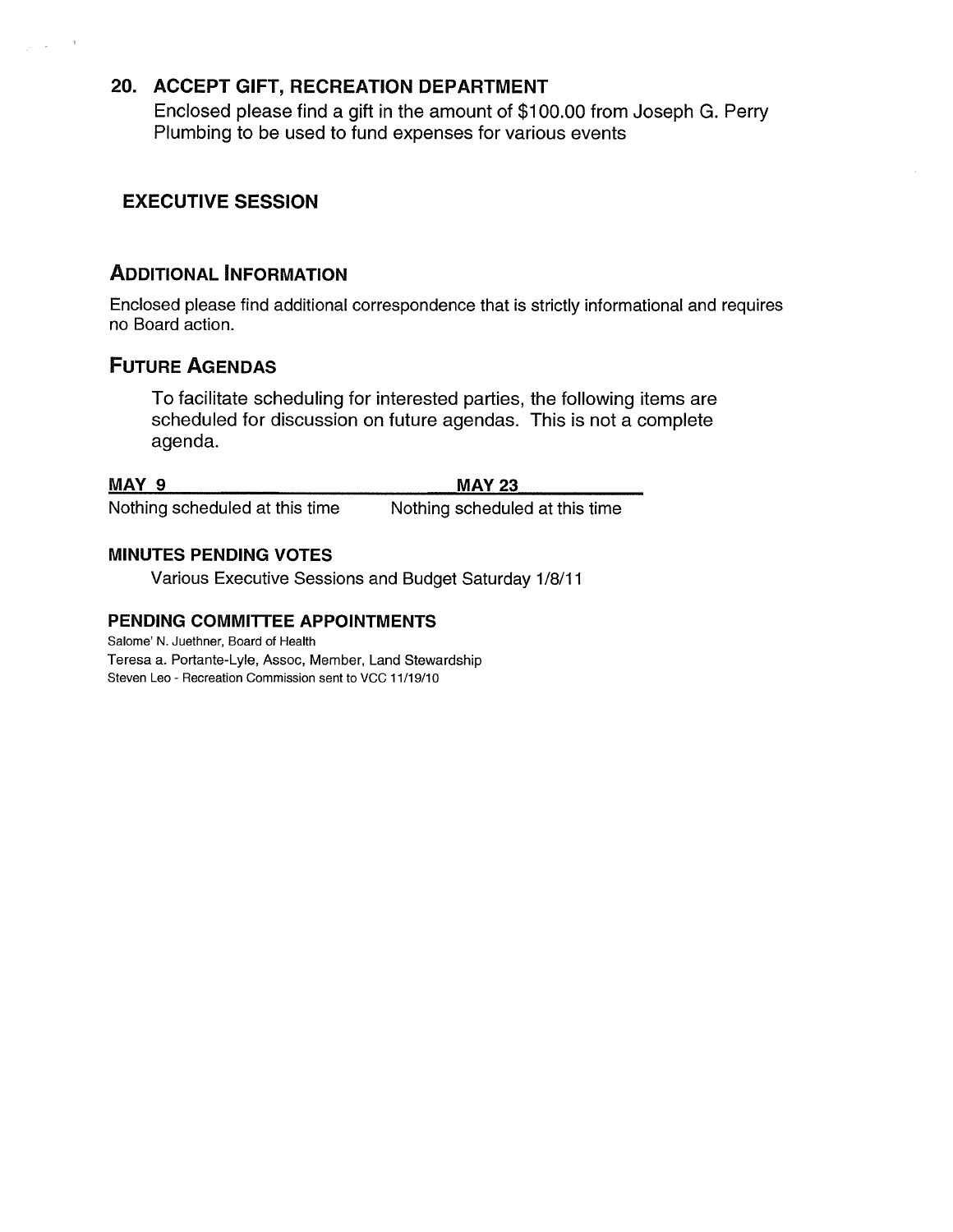|                                                                                       |            | <b>Xerox DocuShare®</b><br>manager Logout My DocuShare My Tasks<br>Advanced                                                                                                         |       | Home     |             | Content Map   What's New   Help<br>Search This Collection                       |  |  |  |  |  |
|---------------------------------------------------------------------------------------|------------|-------------------------------------------------------------------------------------------------------------------------------------------------------------------------------------|-------|----------|-------------|---------------------------------------------------------------------------------|--|--|--|--|--|
| We Number of objects deleted (may include other associated objects): 3                |            |                                                                                                                                                                                     |       |          |             |                                                                                 |  |  |  |  |  |
| Location: Home » Public Meetings » Board of Selectmen » 2011 » 04-25 » Agenda Listing |            |                                                                                                                                                                                     |       |          |             |                                                                                 |  |  |  |  |  |
|                                                                                       |            | Agenda                                                                                                                                                                              |       |          |             | $\vert \cdot \vert$ Properties<br>S Add to Favorites<br>$\overline{\mathbf{v}}$ |  |  |  |  |  |
| Go <br>Edit Selected<br>Go<br>Add<br>Refresh<br><b>235</b>                            |            |                                                                                                                                                                                     |       |          |             |                                                                                 |  |  |  |  |  |
|                                                                                       |            | <b>Type Title</b>                                                                                                                                                                   | Owner | Edited   | <b>Size</b> | Actions                                                                         |  |  |  |  |  |
|                                                                                       | 開          | 010 Agenda, Board of Selectmen,<br>April 25, 2011<br>Scanned with FlowPort '2011 Back-to-<br>Back Meeting Week Cover Sheet' Cover<br>Sheet                                          | admin | 04/22/11 | 121<br>KВ   | 3905∽                                                                           |  |  |  |  |  |
|                                                                                       | ᇜ          | 020 (5) Site Plan Special Permit,<br>#2/10/11-423, Dance Studio, 930 Main<br><b>Street</b><br>Scanned with FlowPort '2011 Back-to-<br>Back Meeting Week Cover Sheet' Cover<br>Sheet | admin | 04/22/11 | 1 MB        | 29501                                                                           |  |  |  |  |  |
|                                                                                       | 瓲          | 030 (6) Active Acton Flyer re: Lyme<br><b>Disease</b><br>Scanned with FlowPort '2011 Back-to-<br>Back Meeting Week Cover Sheet' Cover<br>Sheet                                      | admin | 04/22/11 | 55<br>KB    | 3000~                                                                           |  |  |  |  |  |
| LJ.                                                                                   | <u>ron</u> | 040 (7) Board Liaison Assignments<br>Scanned with FlowPort '2011 Back-to-<br>Back Meeting Week Cover Sheet' Cover<br>Sheet                                                          | admin | 04/22/11 | KB          | $^{409}$ 日子图面                                                                   |  |  |  |  |  |
|                                                                                       | For        | 050 (8) Request from ACHC for<br><b>Spending, Fort Pond Brook</b><br>Condominium<br>Scanned with FlowPort '2011 Back-to-<br>Back Meeting Week Cover Sheet' Cover<br>Sheet           | admin | 04/22/11 | 55<br>KB    | KRRQ⊃                                                                           |  |  |  |  |  |
|                                                                                       | ŦЫ         | 060 (9) Request from ACHC for<br><b>Spending, Old High School Commons</b><br>Scanned with FlowPort '2011 Back-to-<br>Back Meeting Week Cover Sheet' Cover<br>Sheet                  | admin | 04/22/11 | 118<br>KΒ   | 282€ 1                                                                          |  |  |  |  |  |
|                                                                                       | 鬝          | 070 (11) Minutes, Board of Selectmen<br>Scanned with FlowPort '2011 Back-to-<br>Back Meeting Week Cover Sheet' Cover<br>Sheet                                                       | admin |          |             | 04/22/11 3 MB 图图图图マ                                                             |  |  |  |  |  |